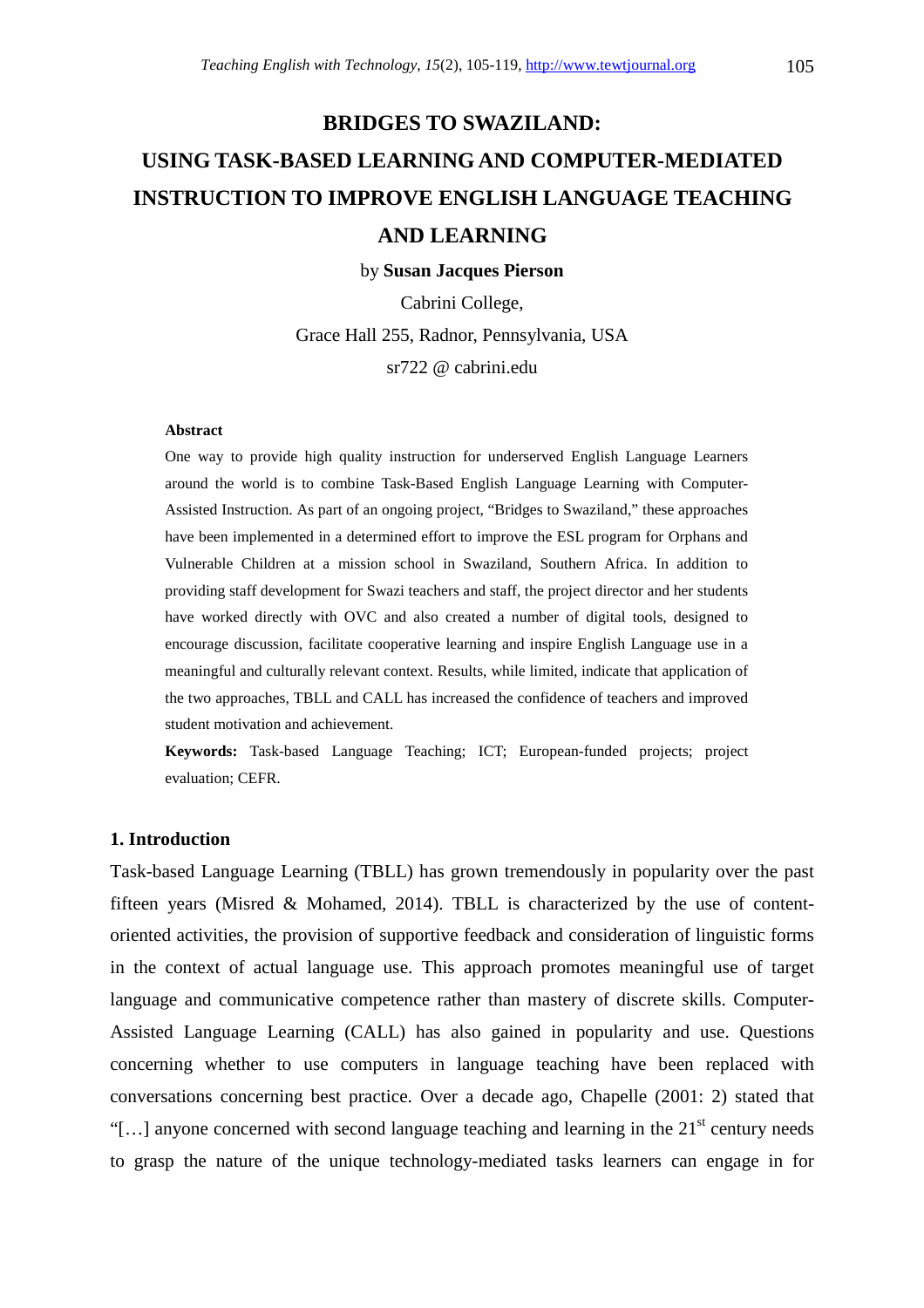language acquisition […]". Since then, computer technology has increasingly facilitated the use of innovative learning tools in the language classroom, for example, in the creation of multi-media presentations, videos, web-based wikis, WebQuests and blogs.

 Despite potential advantages to combining CALL with TBLL, however, there have been few references to CALL in the growing body of research on task-based language teaching and vice versa (Thomas & Reinders, 2010). Nevertheless, the synergy of the two approaches has tremendous power and can make a difference in the design of lessons and activities for English language learners. As pointed out by Lai and Li (2011: 499), "communication and information technologies expand the range of tasks with online resources, enhance the authenticity of tasks and motivation for task implementation".

 This study examines the impact of integrating CALL and TBLL with English Language Learners (ELL) and their teachers at a mission school in Swaziland, Southern Africa as part of an ongoing partnership "Bridges to Swaziland."

 In Swaziland, English is a second language, used as both an official language and medium of instruction in schools. As noted by Mthethwa (2014), English-language teachers face the challenges of preparing learners to be proficient in both spoken and written English, as well as to perform well across all the disciplines. Instruction in English begins in Grade 3 and continues through high school. Progress to the next grade is contingent upon earning a passing score on the English grammar and literature portions of yearly examinations. If students receive high honors in every other subject but fail in English, they must repeat the grade. This practice has exacerbated the problems of AIDS orphans attempting to obtain an education.

 In Swaziland HIV/AIDS has had a substantial and crippling effect upon the people, including school-aged children. Currently 27% of the population are HIV positive, 45% of the population of 1.2 million people are aged 18 and younger, and of those, half have been orphaned by the loss of one or both parents (UNICEF Swaziland Annual Report, 2013). While it is clear that education is critical to ending the vicious cycle of poverty within Swaziland, providing young people with the means of improving their own lives and rebuilding their communities, those who cannot demonstrate proficiency on English Language examinations are forced to leave school early.

 Teachers at the mission school had reported to the author that the majority of their students were failing seventh grade and being denied access to secondary education because they could not pass English exams. Our task was to provide those teachers with skills and strategies they could use to reverse this trend. The practice of integrating CALL and TBLL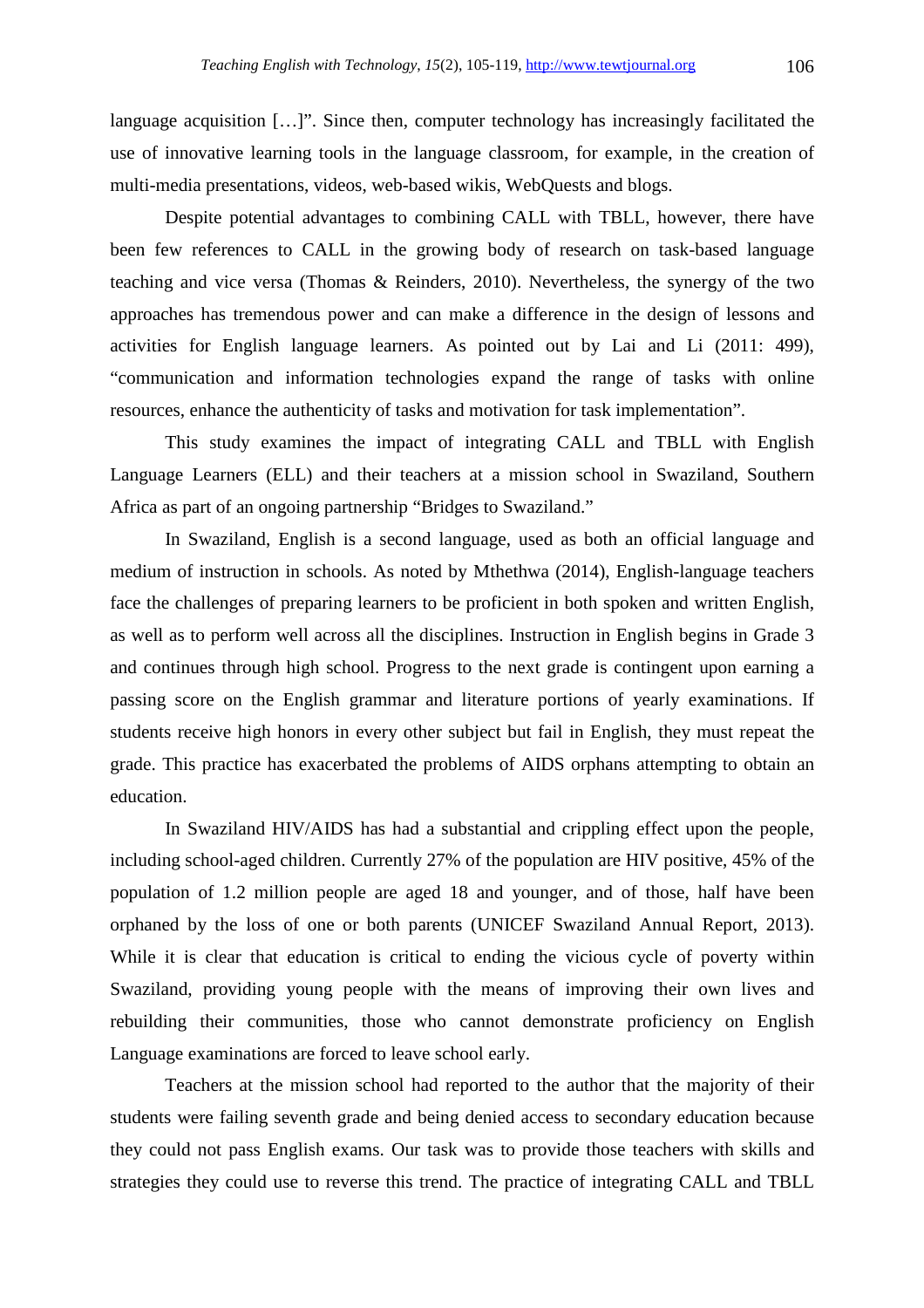was thus introduced as part of their professional development in teaching English language skills to orphans and vulnerable children in primary and secondary school<sup>1</sup>.

# **2. CALL and TBLL in the local context**

There is a pressing need to improve educational opportunities for all children because it is the only way to break the cycle of social injustice within impoverished communities and nations. In recognition of this fact, the United Nations identified educating all children worldwide as the second of its eight Millennium Development Goals, stating, "poverty, gender and location are the most pervasive factors linked to disparities in school attendance" (United Nations Millennium Development Goals, 2014: 17).

 This need is particularly acute in the Kingdom of Swaziland, where disproportionate numbers of students are orphans and vulnerable children (OVC). In this context, the term 'orphan' refers to any child under the age of 18 who has lost one or both parents to AIDS; the term 'vulnerable' to those children "whose survival, well-being, or development is threatened by HIV/AIDS" (UNAIDS, UNICEF& USAID, 2004: 6). "The incidence of orphaning and vulnerability has long been a feature of the education system, but has grown dramatically in scale since the advent of the HIV and AIDS pandemic" (Swaziland Ministry of Education and Training, 2011: 22).

 The current study is part of an ongoing effort to support English teachers at a small mission school by producing special, culturally responsive, digital tools, which foster OVC task-based learning. Over the past four years, the author and her students have produced materials with needs of OVC English Language Learners in mind. One example is a Swazi folktale presented in digital form, including directions for a follow-up task requiring cooperation, collaboration and discussion in English. Another example, personal narratives composed by OVC using multimedia tools, used to explain and discuss points of English grammar. On one occasion, students, guided by the author and their teacher used an "I Used To…But Now I…" template to share ways their lives had changed since early childhood. This exercise provided opportunities for discussion and reflection as well as review of English verb tense. Some digital tools have been delivered in person while others have traveled to Swaziland via flashdrives. This has been necessary because Internet access is severely limited at the mission.

֦

<sup>1</sup> Sample materials and artifacts can be accessed online at http://teachersusan.com/Swaziland/.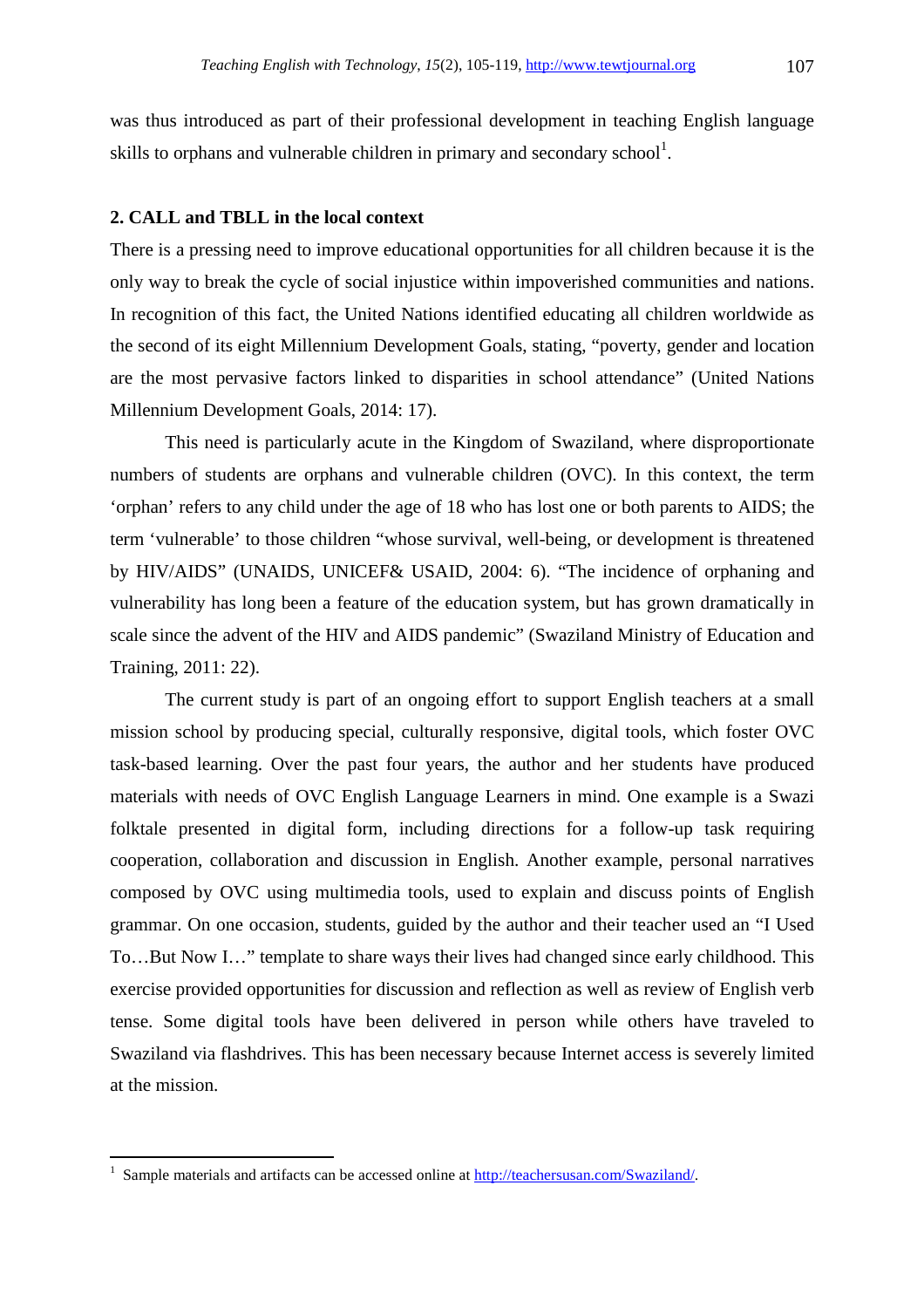It is important to remember that computers, tablets, and mobile phones are best used as tools that promote human-to-human interaction. Rather than using such devices to deliver prepackaged curricula or to facilitate drills of basic skills, effective practitioners use them to provide compelling content that prepares learners for engaging language-based activities. Computers and mobile devices can be used to present a variety of materials including narrative, informational and expository texts, multimedia presentations, slideshows, and videos that expand learners' worlds and provide a springboard for teacher-mediated, studentcentered activities which promote speaking, listening, reading and writing in authentic contexts. Students who use computers in language learning demonstrate more cooperative learning and motivation for the tasks at hand (Tiene and Luft, 2001).

 It is also important to keep in mind that technology tools and applications that are familiar in developed nations may pose unique challenges in developing nations. Access to electricity may be sporadic, it is difficult to obtain essential accessories or spare parts, repair facilities are few and far between, and providing on-going training is limited due to lack of opportunities for online or face-to-face contact.

 Small-scale m-Learning projects are currently taking place in African countries, although these are not well documented. The increasing practice of mobile learning springs from the fact that Africa's developing countries have the highest global rate of adopting mobile technologies (Shapshak, 2002). The growth of wireless infrastructure is enormous due to the lack of infrastructure for cabling for the Internet in rural areas in Africa (Brown, 2003).

 As is the case in much of Africa, the mission in Swaziland lacks reliable and affordable Internet access. The use of mobile technology can improve and transform English Language Learning in this underserved place, provided "these technologies are designed and implemented in such a way that they are relevant to the social and cultural context of learning" (Keengwe & Bhargava, 2014: 737). At the mission school and hostel, creating and sustaining loving relationships are as important as improving academic achievement. It is critical that children who have lost their parents and survived unspeakable hardships know that their teachers and "Nannies" are trusted friends they can confide in and who will advocate for them. The use of mobile technology in this specific context must supplement rather than serve as a replacement for authentic language activities requiring the use of reading, writing, speaking and listening within a community of learners.

 All over the world, inappropriate assessments may drive instruction and sabotage educational innovations in language learning. In Kenya, the government has articulated *Vision 2030*, calling for technology integration as a means of improving educational outcomes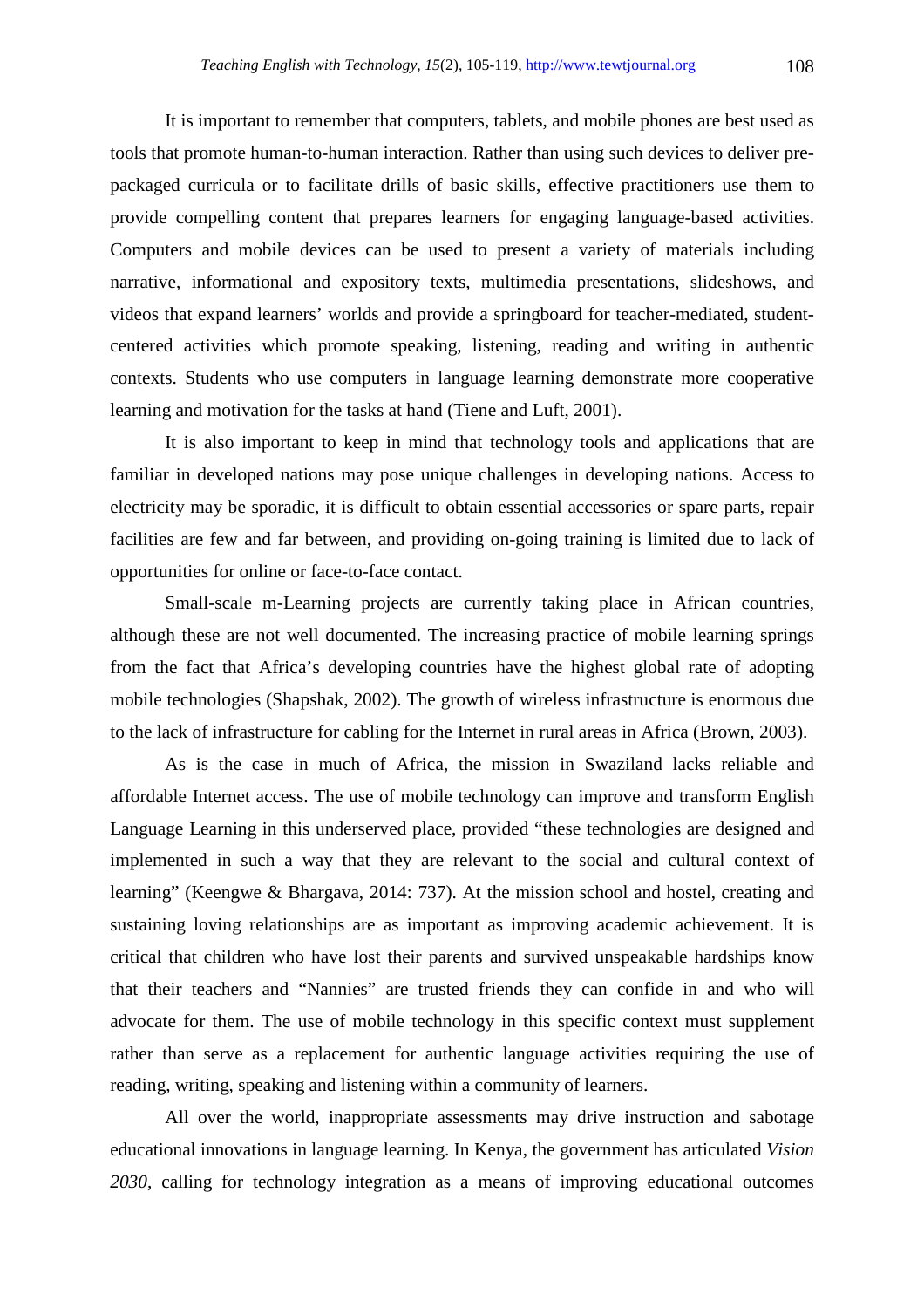throughout the country. As in Swaziland, however, schools in Kenya are still ranked on the basis of students' mean scores on national, paper and pencil tests. Administrators' positions are also dependent upon the mean scores of students in their schools. Gioko (2013) reports that the misplaced focus on exam scores has kept some well-equipped schools from using their computers. This could easily happen at the mission school in Swaziland.

 Following the experience of supporting local teachers in adopting an integrated CALL and TBLL approach as part of their pedagogical practices, this study addresses two research questions:

- 1. How has the use of computer technology contributed to the professional development of English teachers working at the mission?
- 2. How has using a combination of CALL and TBLL impacted English Language Learning of OVC at the school in Swaziland?

## **3. Method and procedure**

The setting for this study is a small mission in the Low Veld region of Swaziland that serves 127 OVC. A Bridge School and after-school programs have been established in order to meet the needs of students who require more academic support and individual accommodations than can be provided at the nearby, government-sponsored Catholic school. In the last two years, teen camps have been designed to provide additional support for students during school holidays.

## **Phase 1**

Following a visit by 2 Swazi teachers to the United States in January 2011, the author and one other teacher traveled to Swaziland in June 2011 to work directly with ten teachers and 30 students, aged 10 through 17. The director of the mission informed us that all of the children had special needs related to losing one or both parents to AIDS and suffering physical and psychological hardships before coming to live at the mission. Many were attending school for the first time due to the circumstances of their lives. They were also struggling to learn English.

 Over a fourteen-day period, CALL and TBLL approaches were used to design and implement English Language Learning activities for OVC who were part of the Bridge School and all grades Pre-K through 7 of the After-School Program. Workshops were conducted every morning for 7 consecutive school days. In the afternoons, new methods and materials were applied in work with the students. Digital tools were chosen and language-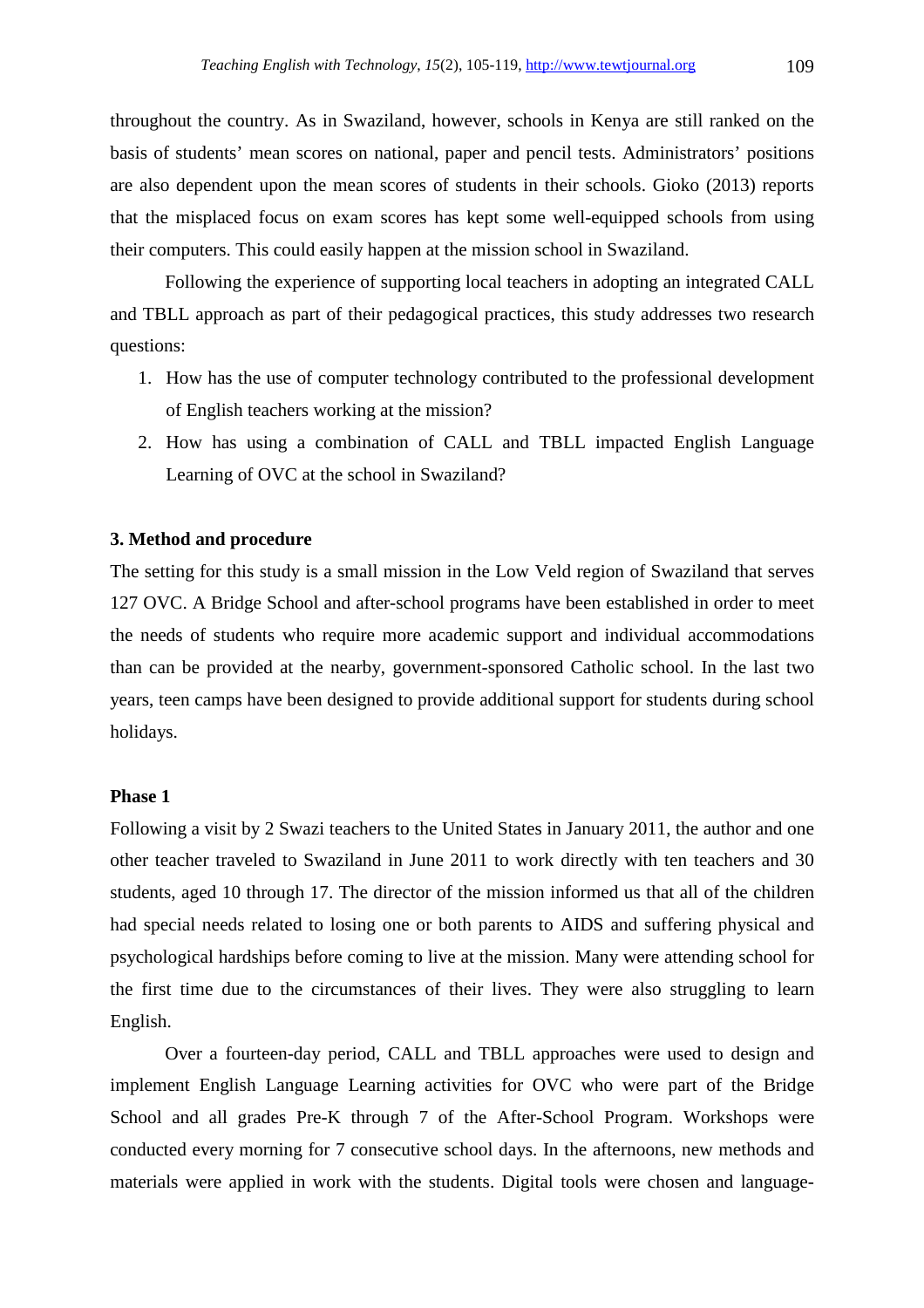based tasks were planned with the OVC's interests and special needs in mind. For example, a brief video depicting the life and work of Nelson Mandela, a leader who is highly revered in Swaziland was shared via laptop computers along with a PowerPoint presentation highlighting key English vocabulary from the video. Next, the students got engaged in small group discussions of what Mandela meant to them. After sharing out, small groups of students composed cinquain and bio poems summarizing their ideas about their hero. During the workshops, Swazi teachers applied CALL and TBLL principles to design activities for their students. Later they applied the ideas in their teaching. Part of our morning meetings were devoted to asking questions, raising concerns and sharing success stories.

 Following the training sessions, a feedback questionnaire (see Appendix 1) was administered to the group of ten teachers. The semi-structured questionnaire was used to gauge the teachers' perceptions of the new pedagogies acquired during training.

## **Phase 2**

In January 2012 three teachers from the mission visited us in the United States for cultural immersion and professional development. Then in January 2013, one of the teachers, who is also the lead teacher in the Bridge School, returned with three young adults from the mission. While in the United States our friends participated in cultural and academic enrichment programs. The Bridge School teacher also participated in professional development sessions and visited a school in the United States where CALL and TBLL were being used.

 In January 2014, the author returned to Swaziland with 5 pre-service teachers and a colleague. This time we were responsible for planning and directing a four-day overnight camp for 100 teen-aged campers and English Language Learners, aged 13 through 22. Working as a team with seven Swazi teachers, all but one of whom had participated in the 2011 workshops, we used an adapted version of the *Bizworld* curriculum (www.bizworld.org/) to introduce an engaging task that would teach business basics while providing an authentic context for language learning. Our Swazi hosts chose the content. They believed OVCs would benefit from knowledge and skills related to managing money and establishing small businesses. We chose *Bizworld* because of ease and low cost of implementation. All of the supplies for the camp were purchased out of pocket and carried into Swaziland from the United States. It is important to note that the basic *Bizworld* curriculum was adapted to make it more culturally relevant before we took it to the mission. For example, "Biz-Bucks" became Swazi currency and instead of seeking financial support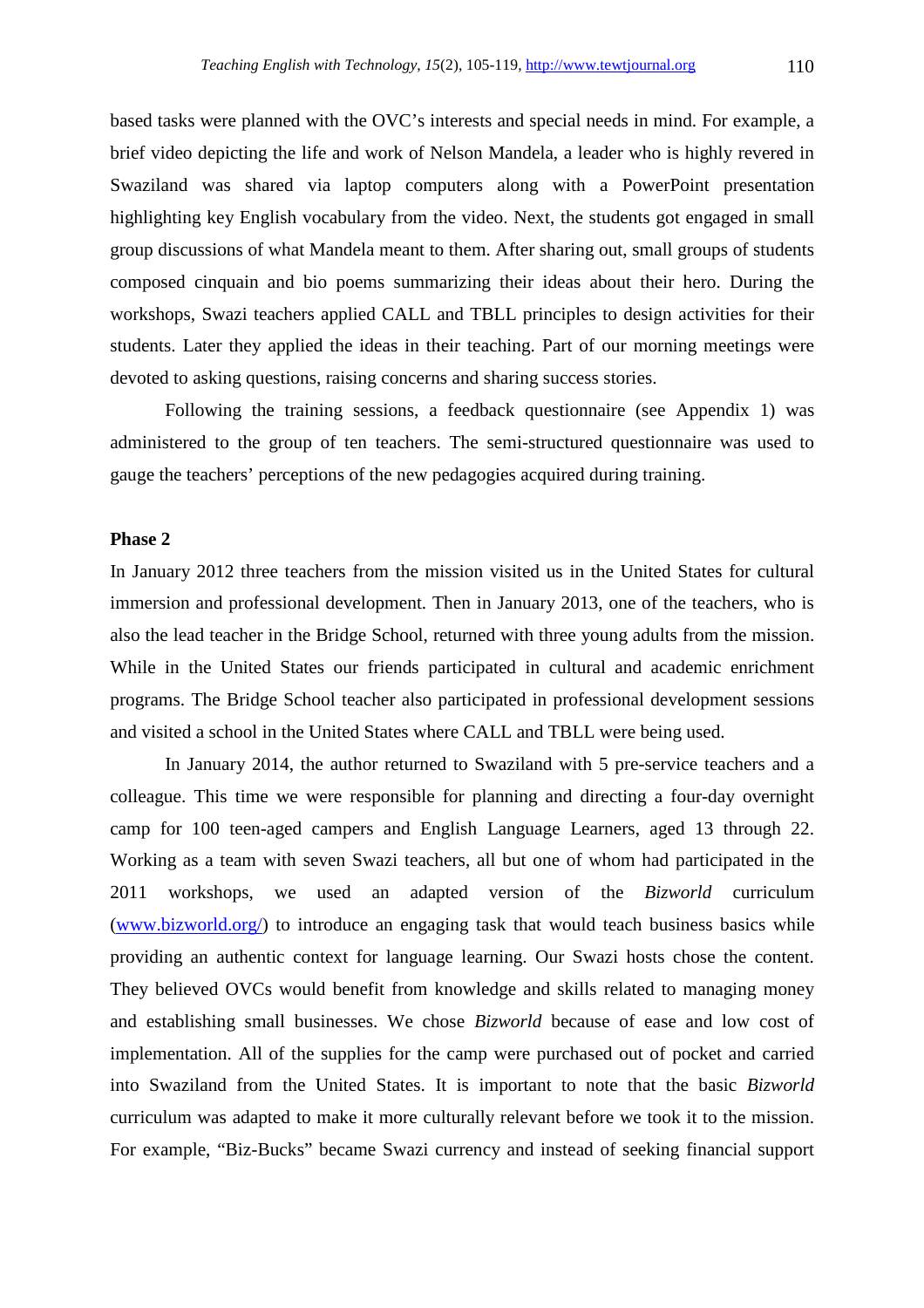from a venture capitalist, our young businessmen and women took their ideas before a government board comprised of Swazi officials.

 Ten small companies of ten students each were formed on the first day of camp. OVCs were placed in these groups according to age and English proficiency, with an attempt to have equal numbers of boys and girls in each. During camp sessions, OVCs learned about how companies are formed and operate. They also produced and marketed a unique product (beaded and string bracelets).

 The campers were able to negotiate most of the *Bizworld* tasks in their native language, SiSwati, but their advertisements and sales pitch to the Board had to be presented in English. As part of their work, the students in each company elected two officers to present their ideas and product to a "Government Funding Board." As a result of their presentation, this Board agreed to fund the venture or deny the request. Two Swazi teachers assumed the role of the government officials, while cell phones, iPads and laptop computers provided tools for creating a compelling, multimedia presentation. We made sure all campers had a chance to use all of these tools. At the close of the camp, each group shared their work via the same laptop computer and projector provided by the author during the training experience in 2011.

 It should be noted that while we succeeded in developing pedagogical tasks that were close to real-world tasks, engaged the students in cooperative learning and facilitated the growth of speaking, listening reading and writing skills, as a language teacher, I had some concerns. As Bruton (2005) suggested, students may not receive sufficient instruction in new grammar and vocabulary when a purely task-based approach is used. There also may not be enough interaction in English, as students typically use a lot of their L1 instead of applying the target language in group discussions and work sessions. Some students simply require more direct instruction in the target language to attain proficiency.

 At the close of the camp, twenty campers (10 males and 10 females) (see Appendix 2), as well as 5 of the 7 Swazi teachers (see Appendix 3), were surveyed to determine their impressions of the program, particularly the efficacy of using the combination of CALL and TBLL to improve English Language proficiency. (Two Swazi teachers needed to return to their homesteads before surveys could be administered.)

# **4. Results and discussion**

When asked to share their ideas after the workshop sessions, all 10 teachers responded positively to the three questions addressed in the post-training Teacher Feedback Questionnaire. Significant responses are given in Table 1.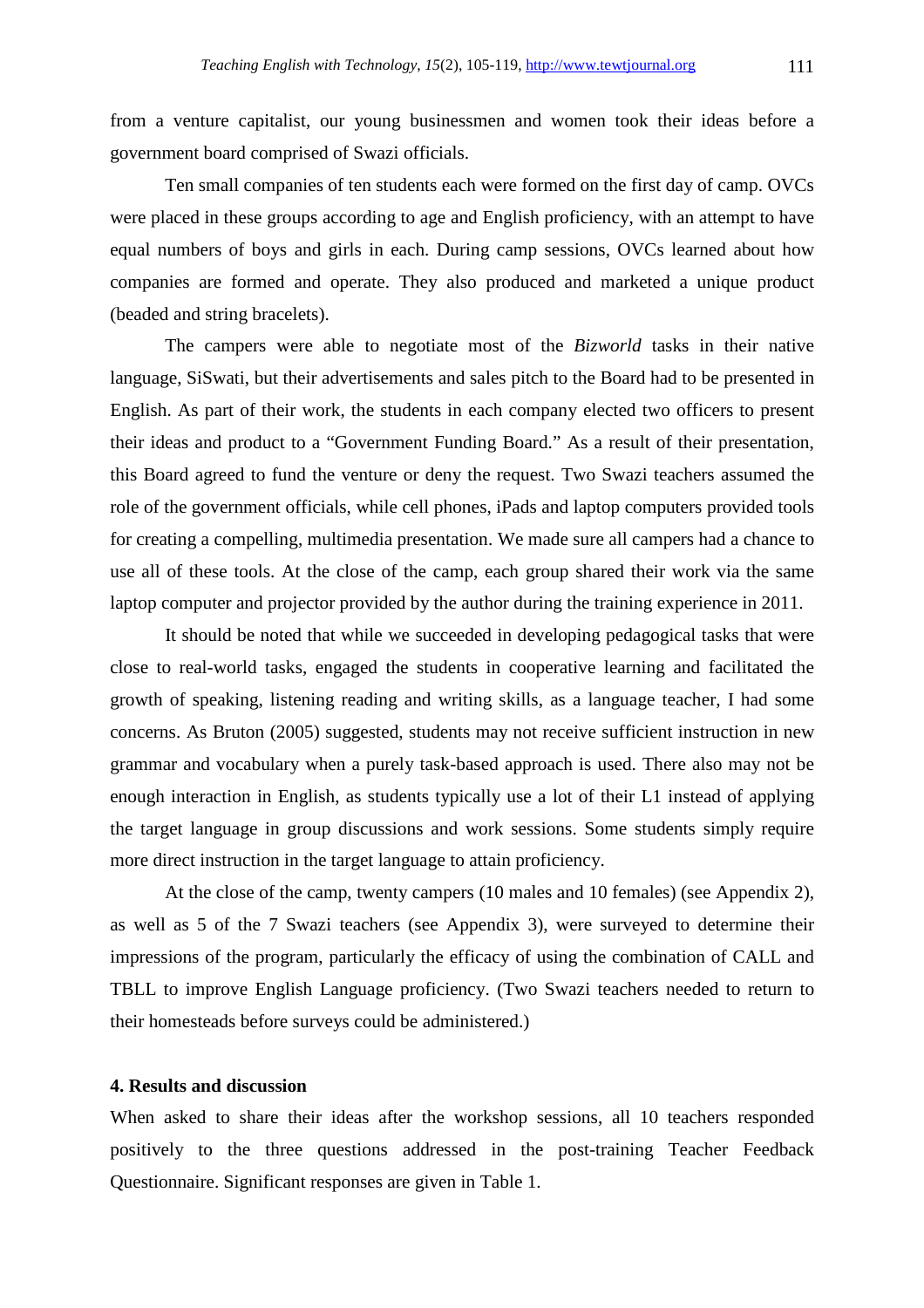Table 1. Sample responses from the post-training Teacher Feedback Questionnaire.

- 1. As a result of our workshops, what do you think about using computers to aid with ESL instruction?
	- *a. Teaching this way helps the children have confidence and it encourages them to create their own knowledge.*
	- *b. These are strategies that involve the learner and are exciting.*
	- *c. Learning to use the new strategies has not only helped in my teaching, but makes me feel empowered.*
- 2. What do you like best about using the digital tools?
	- *a. Through using the digital tools, I have learned about developing interest in the children.*
	- *b. The electronic material is more appealing-it provides variety.*
	- *c. They empower learners to improve, even unassisted.*
- 3. What differences do you observe in your students as you teach using the methods learned through our workshops?
	- *a. The children enjoy the lessons and have more fun.*
	- *b. The method encourages learners to participate in an active way.*
	- *c. It puts children in centre-they talk, ask questions and add new information to knowledge base.*

When asked to indicate whether they agreed or disagreed with statements related to the use of CALL and TBLL, all teacher responses were again overwhelmingly positive as indicated in Figures 1-5.



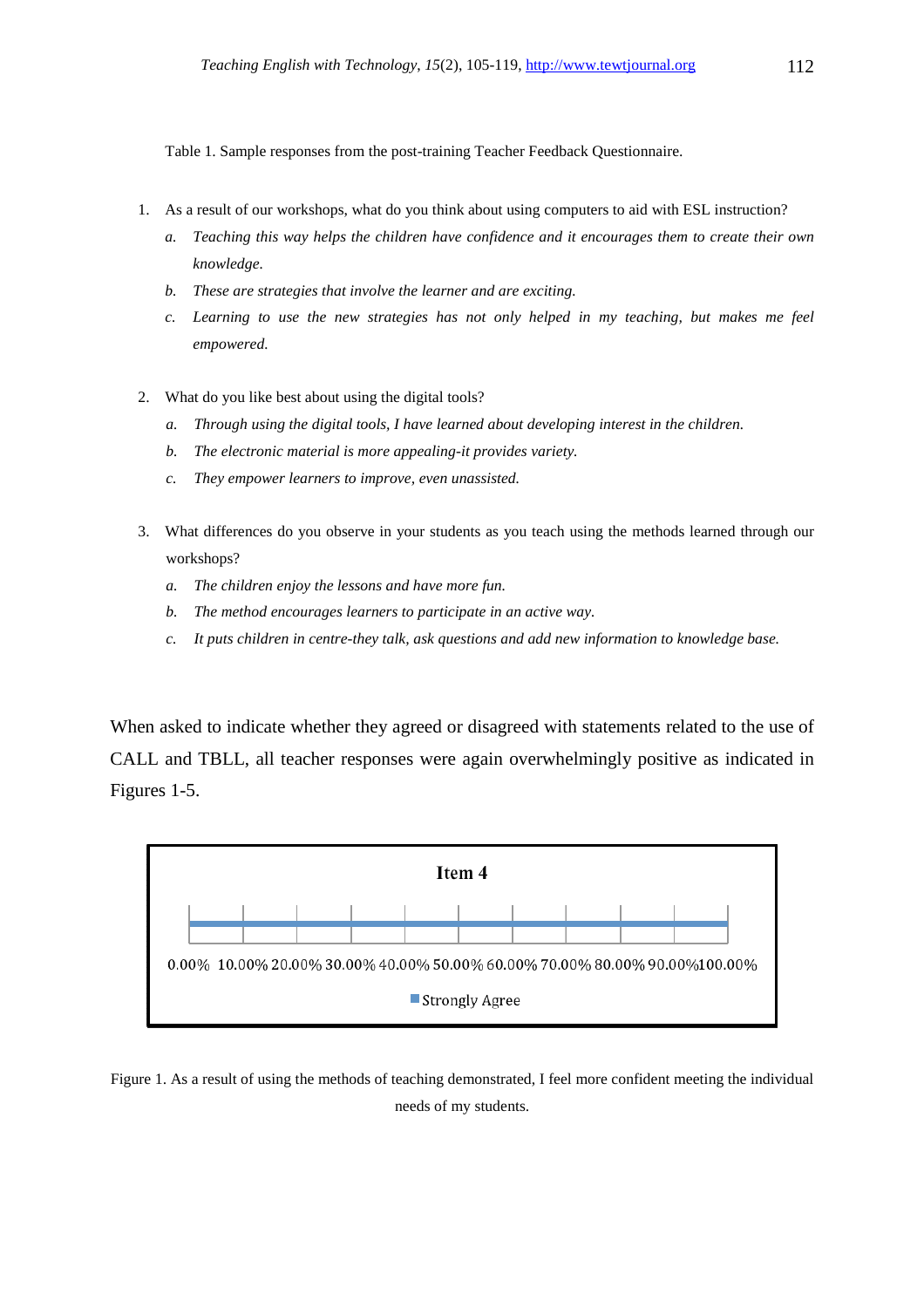

Figure 2. When I use computer technology with my students, their motivation and achievement increase.



Figure 3. I would like to have additional practice using computer technology and developing digital tools for use with my students.



Figure 4. I would like to have my own computer to use in teaching.



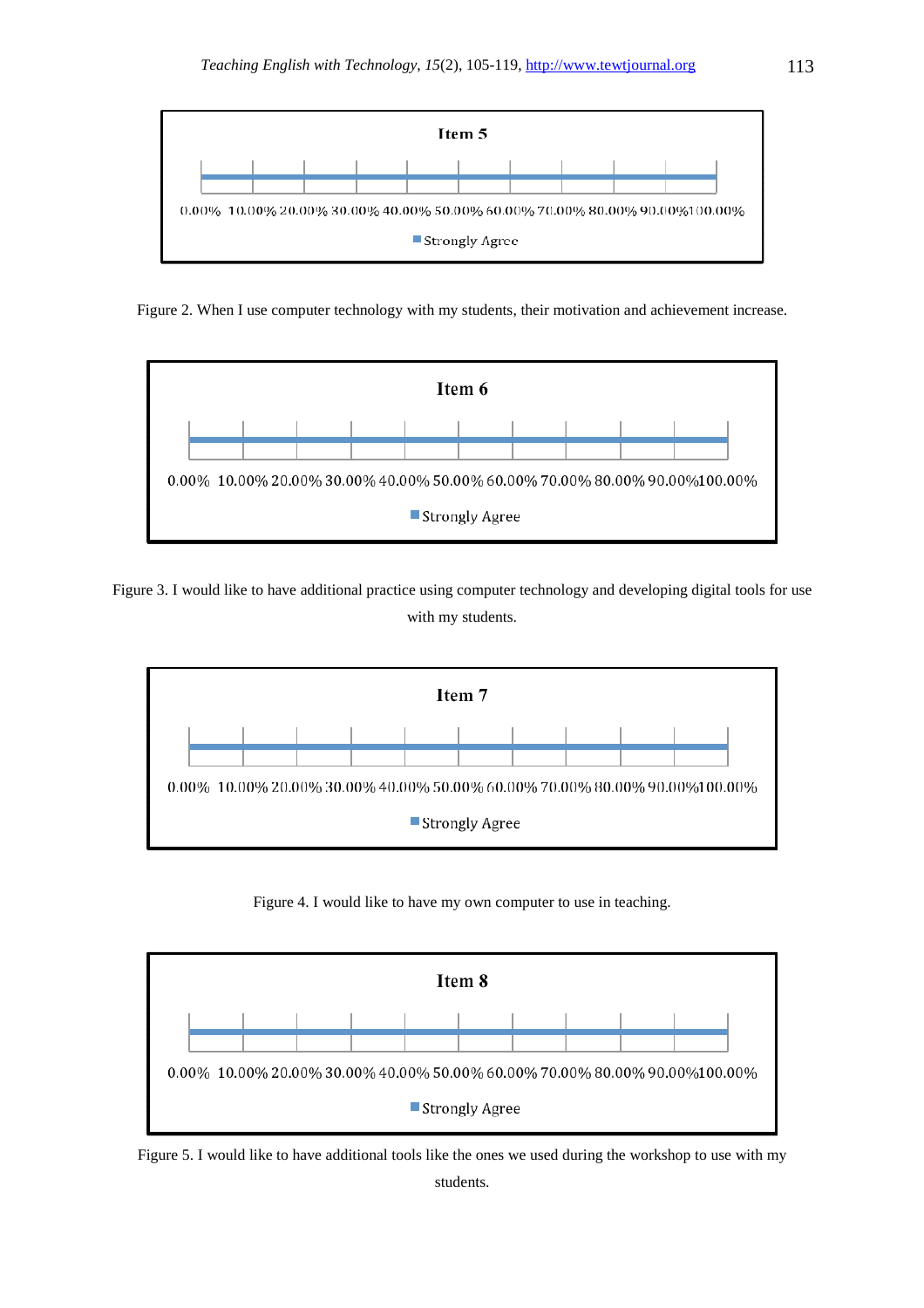These results clearly indicate that teachers who participated in the workshops then applied CALL and TBLL in their teaching found it increased their confidence and also resulted in improved motivation on the part of their students.

 Results from the Post-Camp Student Survey also showed a very positive response from all 20 teen-aged campers sampled as indicated in Figures 6-8.



Figure 6. I feel my speaking and listening skills in English improved during camp.



Figure 7. I enjoyed participating in the Bizworld/technology activities.



Figure 8. I would like to continue using a cell phone/iPad to help me learn spoken and written English.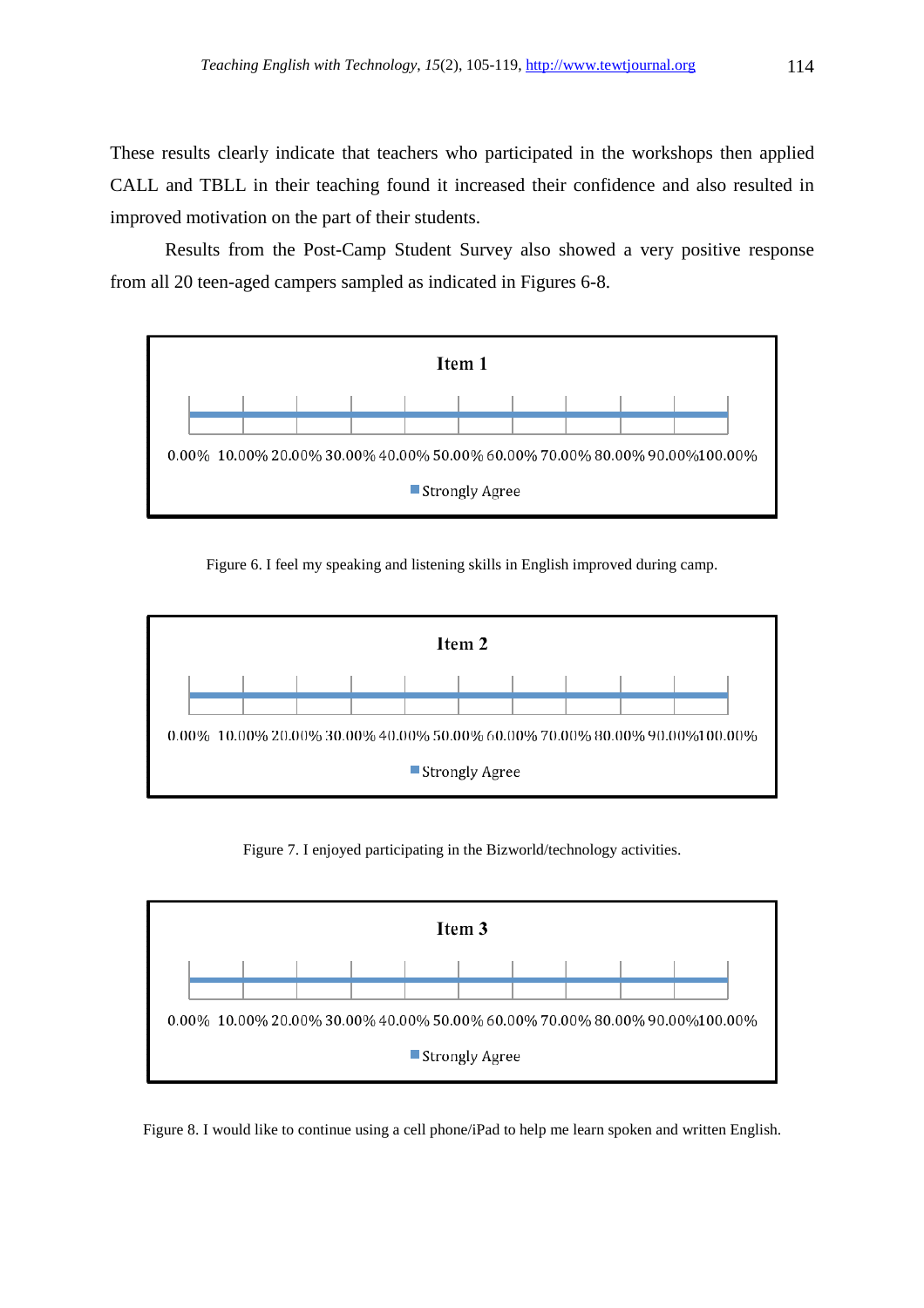These results clearly indicate that OVCs who participated in CALL and TBLL as part of the teen camp enjoyed the activities, believed their English proficiency improved as a result of their experiences and wished to continue using cell phones and iPads.

 These results were mirrored in the responses provided by the 5 teachers in the Post-Camp Teacher Survey as shown in Figures 9-12.



Figure 9. The campers' ability to use oral and written English improved as a result of participation in the Bizworld/technology activities.



Figure 10. I enjoyed presenting the Bizworld/computer enhanced program to the campers.



Figure 11. As a result of my experience this week, I feel more comfortable with using iPads in my teaching.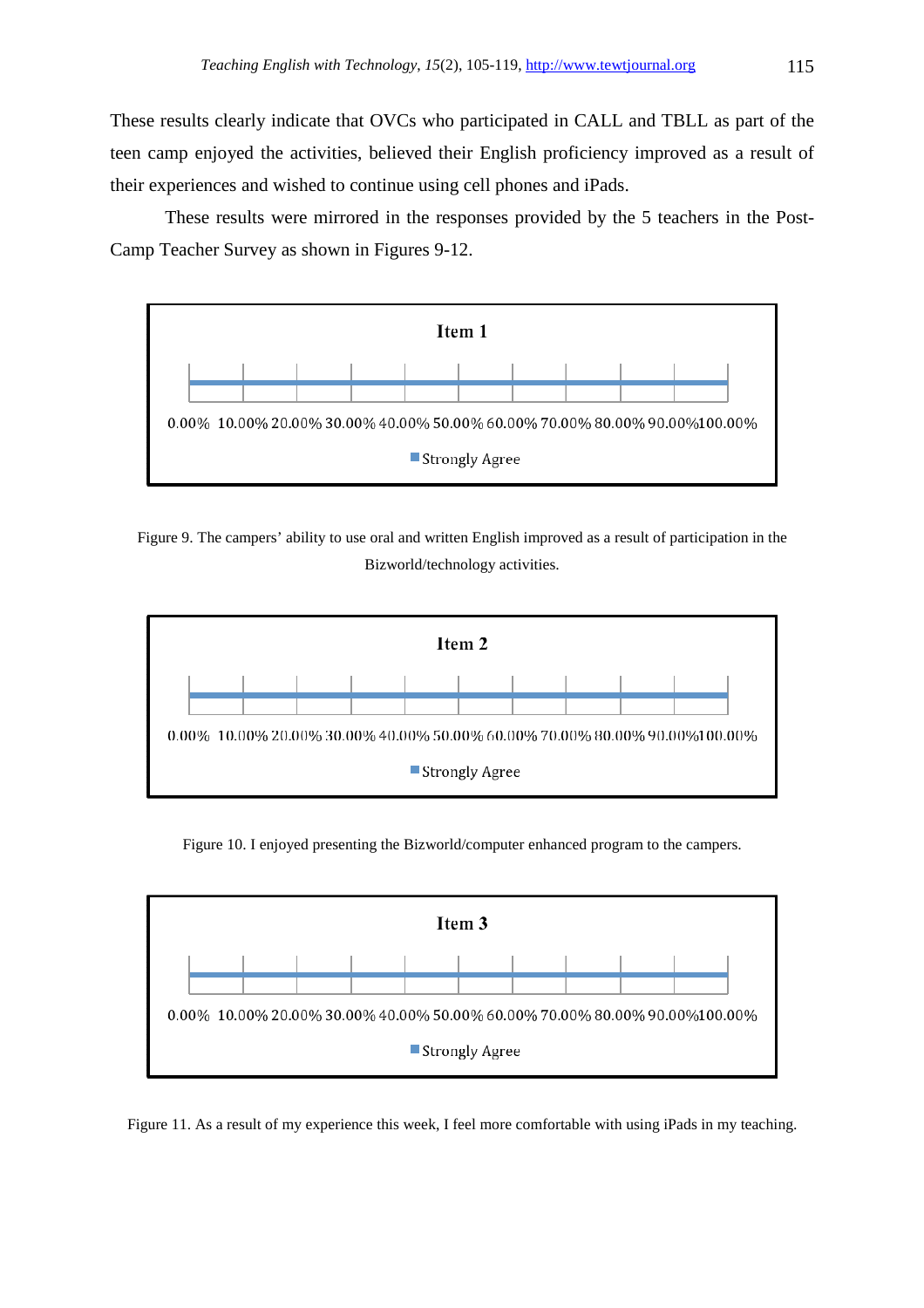

Figure 12. I would like to have iPads to use with my students.

Results demonstrate that the teachers who implemented CALL and TBLL activities as part of the teen camp enjoyed presenting the materials and believed the campers' English proficiency improved as a result of their work. They also expressed a desire to have an iPad of their own to use in their teaching of OVC.

 Although these results may seem homogeneous, it is worth underlining that the CALL-TBLL experience was extremely innovative in this specific local context. Field observations confirmed, in fact, that use of CALL and TBLL was effective in improving motivation and achievement of teenaged English Language Learners. Throughout the camp, the students participated enthusiastically in all projects and activities. Moreover, the ads and videos they created along with their English presentations to the "board," demonstrated their newfound abilities to compose and convey powerful and persuasive oral messages.

 It is important to point out that the work reported on is part of a small initiative that is still in progress and results are limited. However, since the project began, a higher percentage of students have passed English exams and progressed to the next grade. In January 2015, the *Bridge School* teacher, who participated in the 2011 workshops, traveled to the United States twice for more professional development, including the use of CALL and TBLL, and also taught during the teen camp, reported that all but one of her 15 students passed the end of year tests. In another case, an OVC who had started schooling only at the age of 13, claimed that the supplemental language lessons provided through use of his netbook, the classroom computer and specialized digital tools have also enabled him to pursue his education.

 While we cannot be absolutely sure improved achievement in English Language Learning is due to the use of TBLL and CALL, the results are encouraging and indicate a need for further study.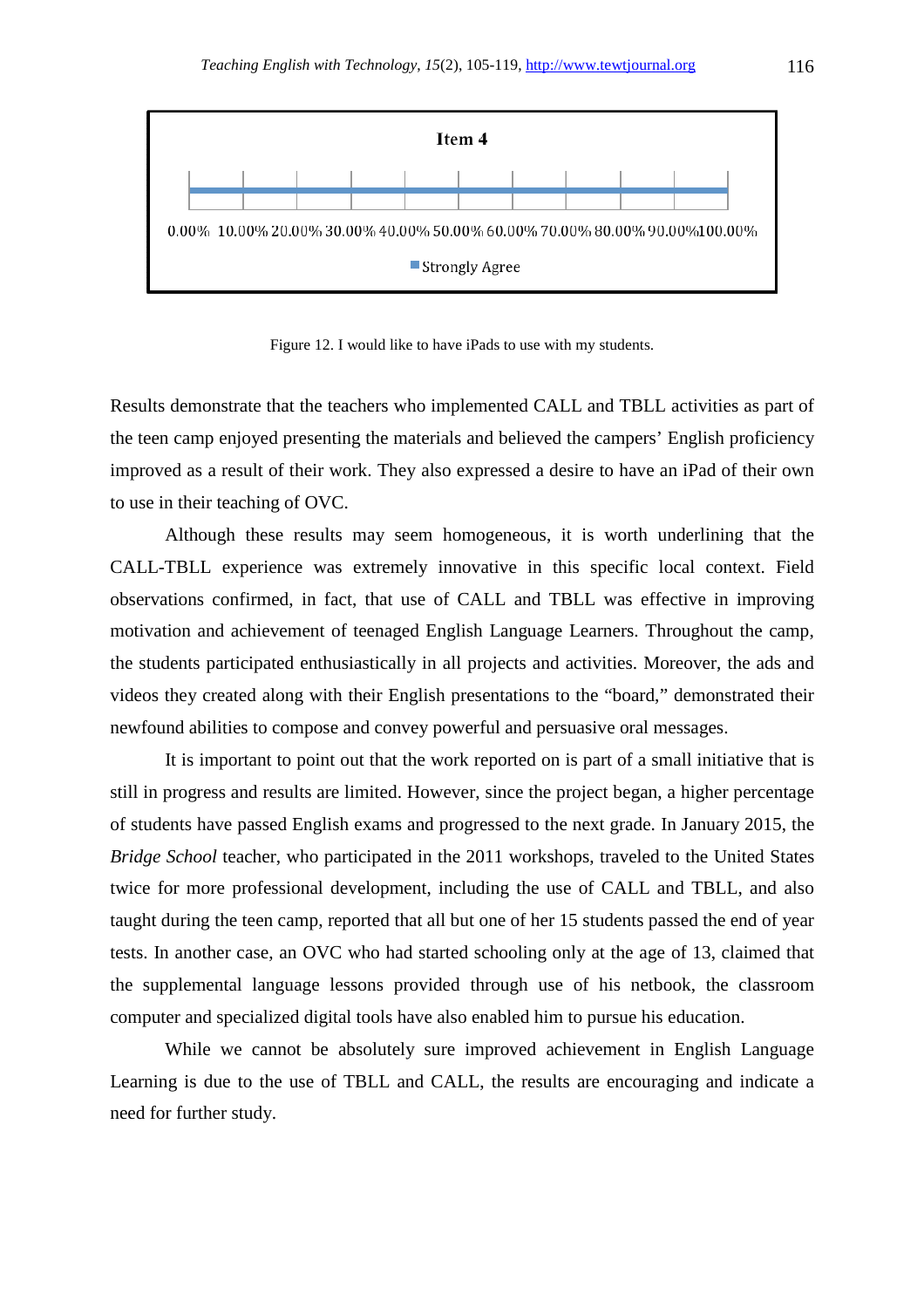## **5. Conclusions**

Tentative results indicate that the use of computer technology has contributed to the professional development of Swazi teachers working at a mission school for OVC in a number of positive ways. Teachers indicated both through personal communications and their responses on surveys that learning to apply new strategies with the assistance of computer technology has resulted in increased confidence that they can meet the needs of learners, added to their enjoyment of teaching and contributed to a sense of empowerment. In addition, teachers expressed a strong desire to have more opportunities to practice new techniques as well as to obtain laptop and tablet computers of their own to use in their continued work with OVC.

 It is clear that in the eyes of both teachers and students, using a combination of CALL and TBLL has a positive effect on English Language Learning for OVC at the school in Swaziland. Teacher respondents to the Post-Camp Questionnaire indicated they strongly agreed that students' English Language proficiency improved as a result of participation in CALL/TBLL activities included as part of the camp program. Student respondents strongly agreed that their use of oral and written English improved through camp experiences. They also expressed a strong desire to continue using mobile devices, including cell phone and tablet computers to assist with continued study of English.

 Despite these promising findings, it is clear that there are a number of challenges and constraints to further implementation of CALL/TBLL at the school in Swaziland.

 First, there are no funds available to support the use of instructional technology. Hardware and software are in short supply. Moreover, the current infrastructure does not support expanded use of CALL. Internet access is expensive and unreliable. The school also experiences frequent and long lasting power outages. Second, the use of CALL/TBLL, while strongly supported by teachers surveyed, is not common practice in traditional Swazi schools. Swazi teachers need continued opportunities for professional development and support from their partners in order for new pedagogies to flourish. Third, resources needed for full implementation of CALL/TBLL are not readily available in the Low Veld region of Swaziland. In order to sustain their new educational practices, teachers need a supply of books, both print and in digital form, personalized digital learning tools and up to date mobile-computing devices. It seems important to maintain the "Bridges to Swaziland," in order to support continued use of CALL/TBLL, thereby improving the lives of OVC through education.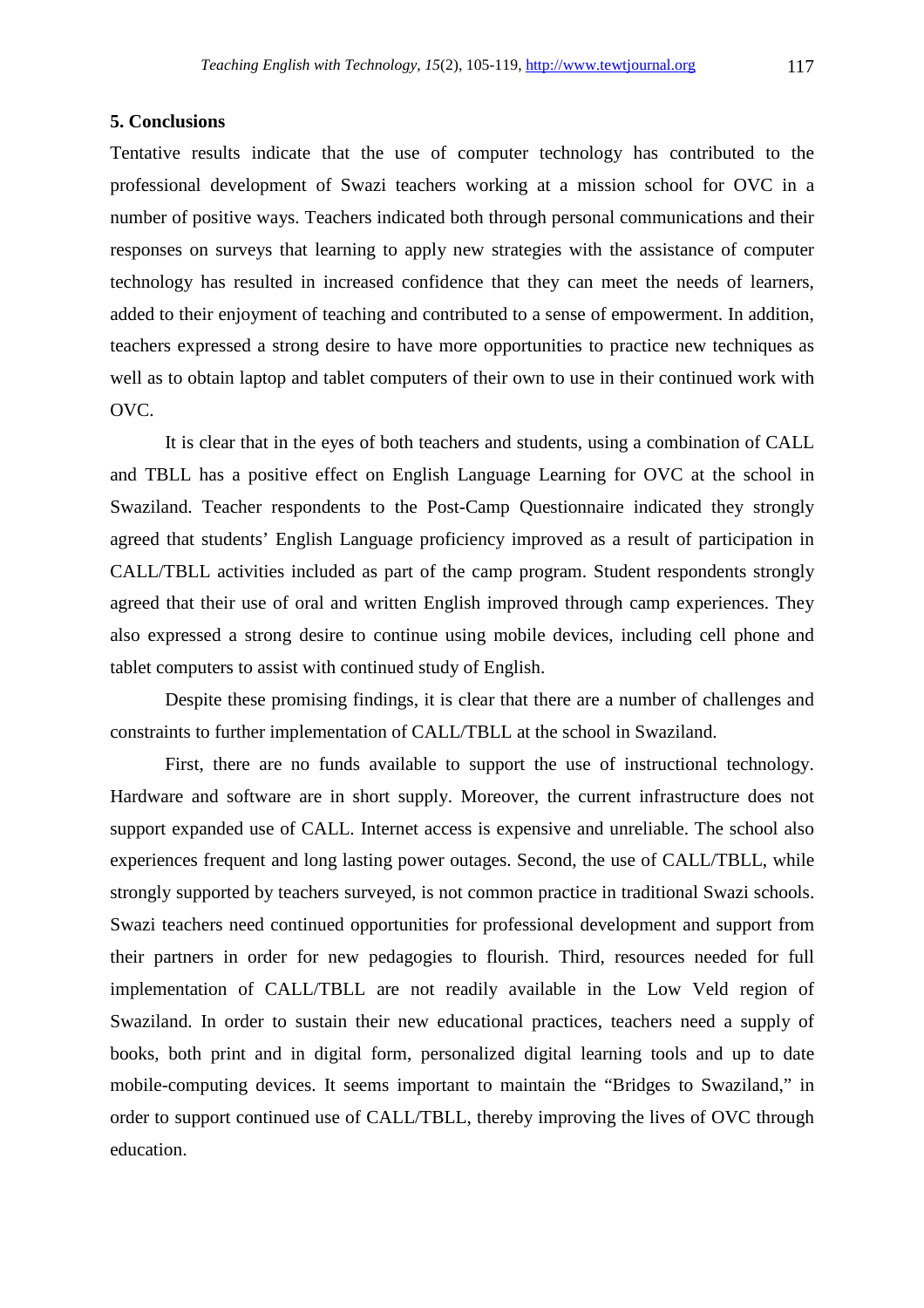#### **References**

- Brown, T.H. (2003). *The Role of M-learning in the future of E-learning in Africa?* Paper presented at the 21st ICDE Conference, June 2003, Hong Kong.
- Bruton, A. (2005). Task based learning for the state secondary FL classroom? *Language Learning Journal,* 31, 55-68.
- Chapelle, C. (2001). *Computer Applications in Second Language Acquisition: Foundations for Teaching, Testing and Research*. Cambridge: Cambridge University Press.
- Ellis, R. (2003). *Task-based Language Learning and Teaching*. Oxford, UK: Oxford University Press.
- Gioko, A. (2013). Creating an effective professional learning sessions mode on technology integration for a Kenyan school district. *Education and Information Technologies, 18*(2), 151-164.
- Keengwe, J., & Bhargava, M. (2014). Mobile learning and integration of mobile technologies in education. *Education and Information Technology, 19*(4), 737-746.
- Lai, C., Li, G. (2011). Technology and Task-Based Language Teaching: A critical review. *CALICO Journal,* 28(2), 498-521.
- Mthethwa, P. M. (2014). Examining the impact and cognition of technology on preservice teachers of English in Swaziland. *The Journal of Technology Studies*, *40*(1), http://scholar.lib.vt.edu/ejournals/JOTS/v40/v40n1/mthethwa.html#ministry.
- Misred, M., & Mohamed, E. (2014). The use of computer-mediated tasks in an ESL classroom. *Australian Journal of Basic and Applied Sciences, 8*(24), 130-138.
- Shapshak, D. (2002, March 1). Unwiring Africa [Msg 1295]. Message posted to: http://groups.yahoo.com/group/DigAfrica/message/1295.
- Swaziland Ministry of Education and Training (2011).*The Swaziland Education and Training Sector Policy*. Mbabane, Swaziland.
- Thomas, M., & Reinders, H. (2010). *Task Based Language Learning and Teaching with Technology*. New York: Continuum.
- Tiene, D., & Luft, P. (2001). Teaching in a technology-rich classroom. *Educational Technology, 41*(4), 23-31.
- UNAIDS, UNICEF, and USAID (2004). *Children on the Brink 2004. A Joint Report of New Orphan Estimates and a Framework for Action*. New York: USAID.
- UNICEF (2013). *UNICEF Swaziland Annual Report, 2013*. Retrieved January 31, 2015, from http://www.unicef.org/about/annualreport/files/Swaziland\_COAR\_2013.pdf.
- United Nations (2014). *The Millennium Development Goals Report*. New York: United Nations.

## **Appendix 1 –** Post-Workshop, Teacher Feedback Questionnaire

Please respond to each question as completely as you can.

- *1. As a result of our workshops, what do you think about using computers to aid with ESL instruction?*
- *2. What do you like best about using the digital tools?*
- *3. What differences do you observe in your students as you teach using the methods learned through our workshops?*